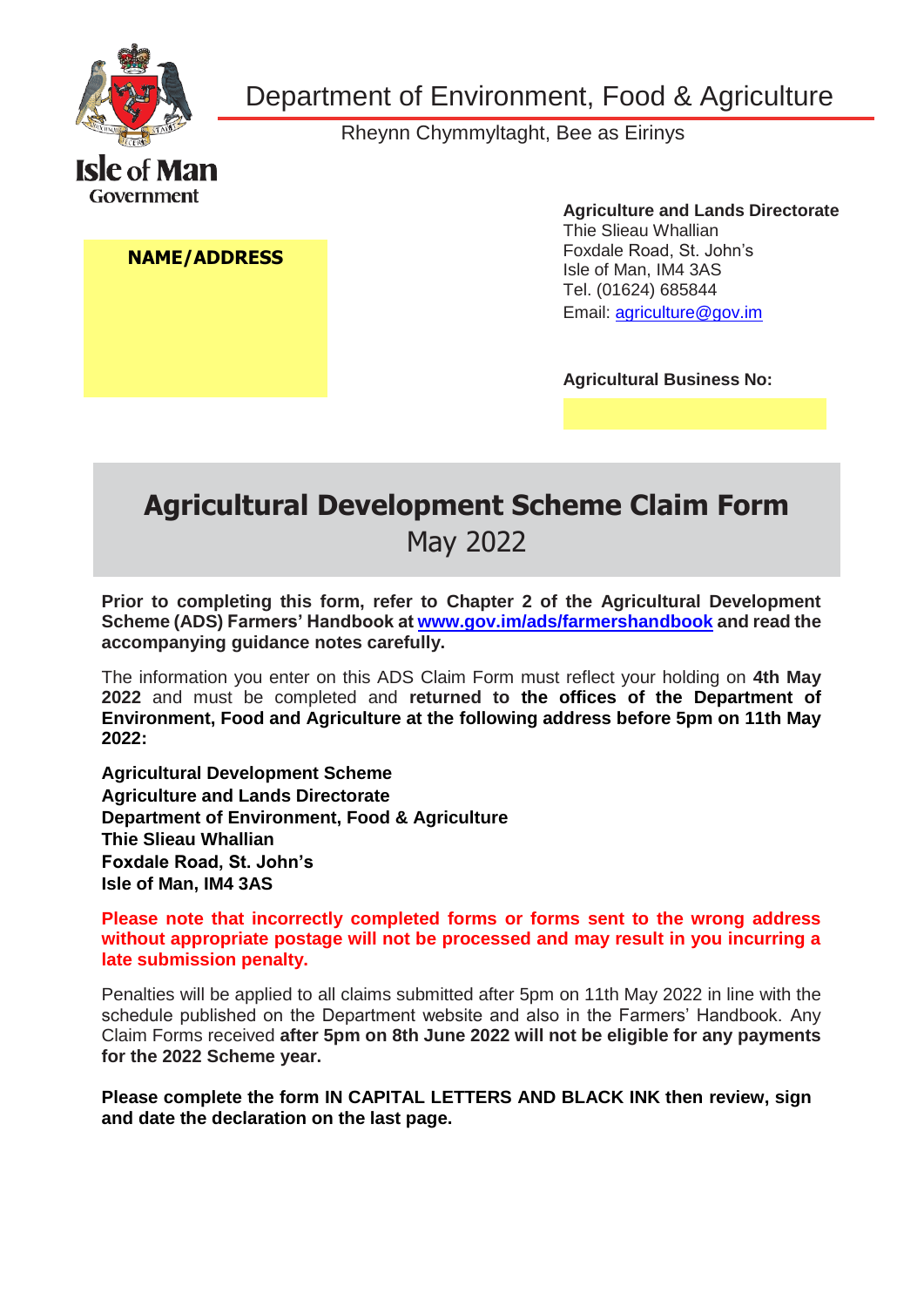# **Occupied Field List**

NB. PLEASE RECORD ALL FIELDS THAT YOU OCCUPY IN 2021

#### SCHEME YEAR **Land Use 2022**

٦

| Field<br>Number | Field<br>Name | Total<br>Acres | Eligible<br>Acres | Eligible<br>(Main)<br>Land Use<br>Code | Ineligible<br>Land Use<br>Code | <b>Other Comments</b> |
|-----------------|---------------|----------------|-------------------|----------------------------------------|--------------------------------|-----------------------|
| 123123          | Meadow Field  | 100.00         | 99.00             | GR                                     | $\mathcal{TW}$                 |                       |
|                 |               |                |                   |                                        |                                |                       |
|                 |               |                |                   |                                        |                                |                       |
|                 |               |                |                   |                                        |                                |                       |
|                 |               |                |                   |                                        |                                |                       |
|                 |               |                |                   |                                        |                                |                       |
|                 |               |                |                   |                                        |                                |                       |
|                 |               |                |                   |                                        |                                |                       |
|                 |               |                |                   |                                        |                                |                       |
|                 |               |                |                   |                                        |                                |                       |
|                 |               |                |                   |                                        |                                |                       |
|                 |               |                |                   |                                        |                                |                       |
|                 |               |                |                   |                                        |                                |                       |
|                 |               |                |                   |                                        |                                |                       |
|                 |               |                |                   |                                        |                                |                       |
|                 |               |                |                   |                                        |                                |                       |
|                 |               |                |                   |                                        |                                |                       |
|                 |               |                |                   |                                        |                                |                       |
|                 |               |                |                   |                                        |                                |                       |
|                 |               |                |                   |                                        |                                |                       |
|                 |               |                |                   |                                        |                                |                       |
|                 |               |                |                   |                                        |                                |                       |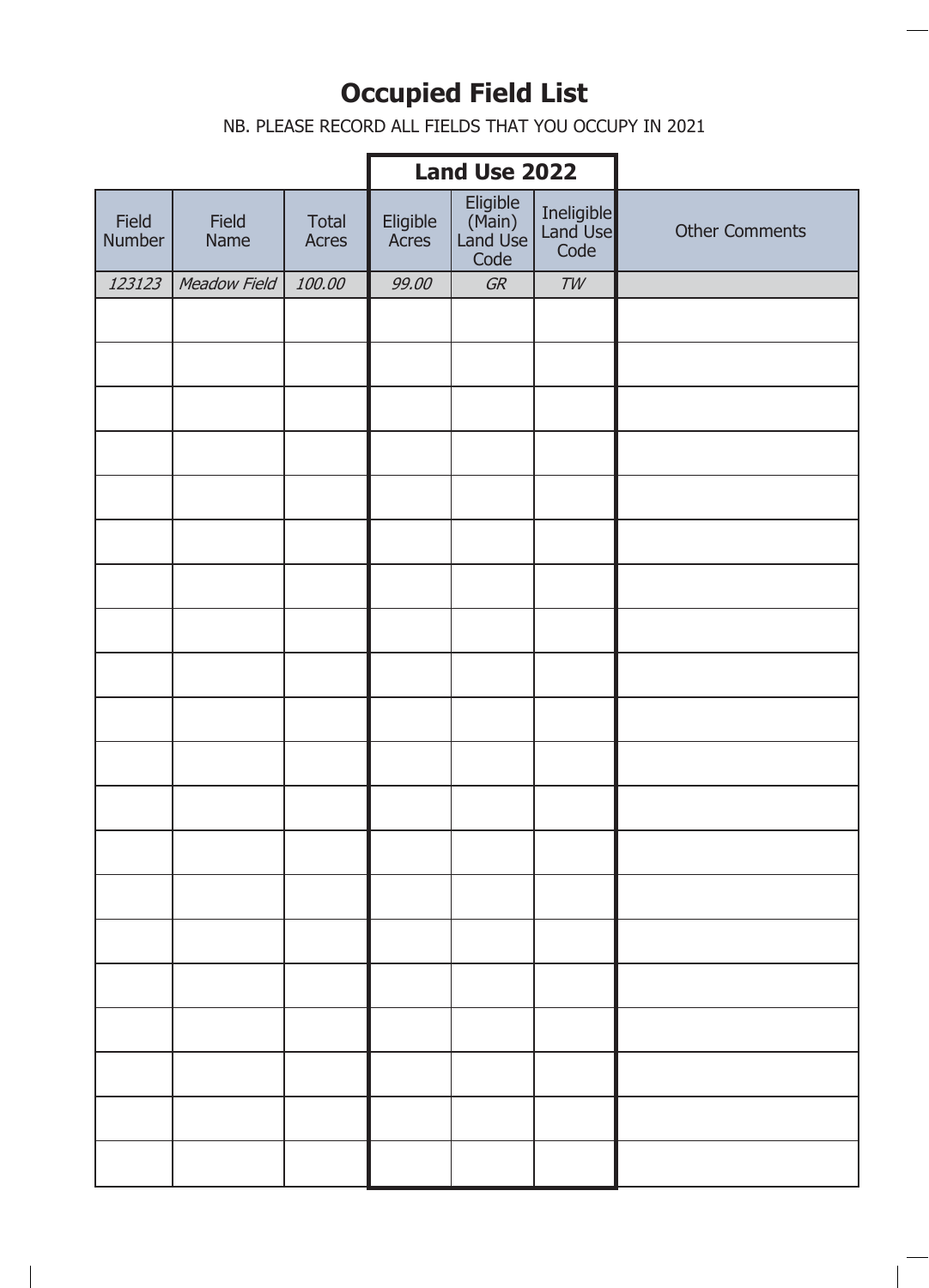# **Occupied Field List**

NB. PLEASE RECORD ALL FIELDS THAT YOU OCCUPY IN 2021

## **Land Use 2022**

| Field<br>Number | Field<br>Name | <b>Total</b><br>Acres | Eligible<br>Acres | Eligible<br>(Main)<br>Land Use<br>Code | Ineligible<br>Land Use<br>Code | <b>Other Comments</b> |
|-----------------|---------------|-----------------------|-------------------|----------------------------------------|--------------------------------|-----------------------|
| 123123          | Meadow Field  | 100.00                | 99.00             | GR                                     | TW                             |                       |
|                 |               |                       |                   |                                        |                                |                       |
|                 |               |                       |                   |                                        |                                |                       |
|                 |               |                       |                   |                                        |                                |                       |
|                 |               |                       |                   |                                        |                                |                       |
|                 |               |                       |                   |                                        |                                |                       |
|                 |               |                       |                   |                                        |                                |                       |
|                 |               |                       |                   |                                        |                                |                       |
|                 |               |                       |                   |                                        |                                |                       |
|                 |               |                       |                   |                                        |                                |                       |
|                 |               |                       |                   |                                        |                                |                       |
|                 |               |                       |                   |                                        |                                |                       |
|                 |               |                       |                   |                                        |                                |                       |
|                 |               |                       |                   |                                        |                                |                       |
|                 |               |                       |                   |                                        |                                |                       |
|                 |               |                       |                   |                                        |                                |                       |
|                 |               |                       |                   |                                        |                                |                       |
|                 |               |                       |                   |                                        |                                |                       |
|                 |               |                       |                   |                                        |                                |                       |
|                 |               |                       |                   |                                        |                                |                       |
|                 |               |                       |                   |                                        |                                |                       |